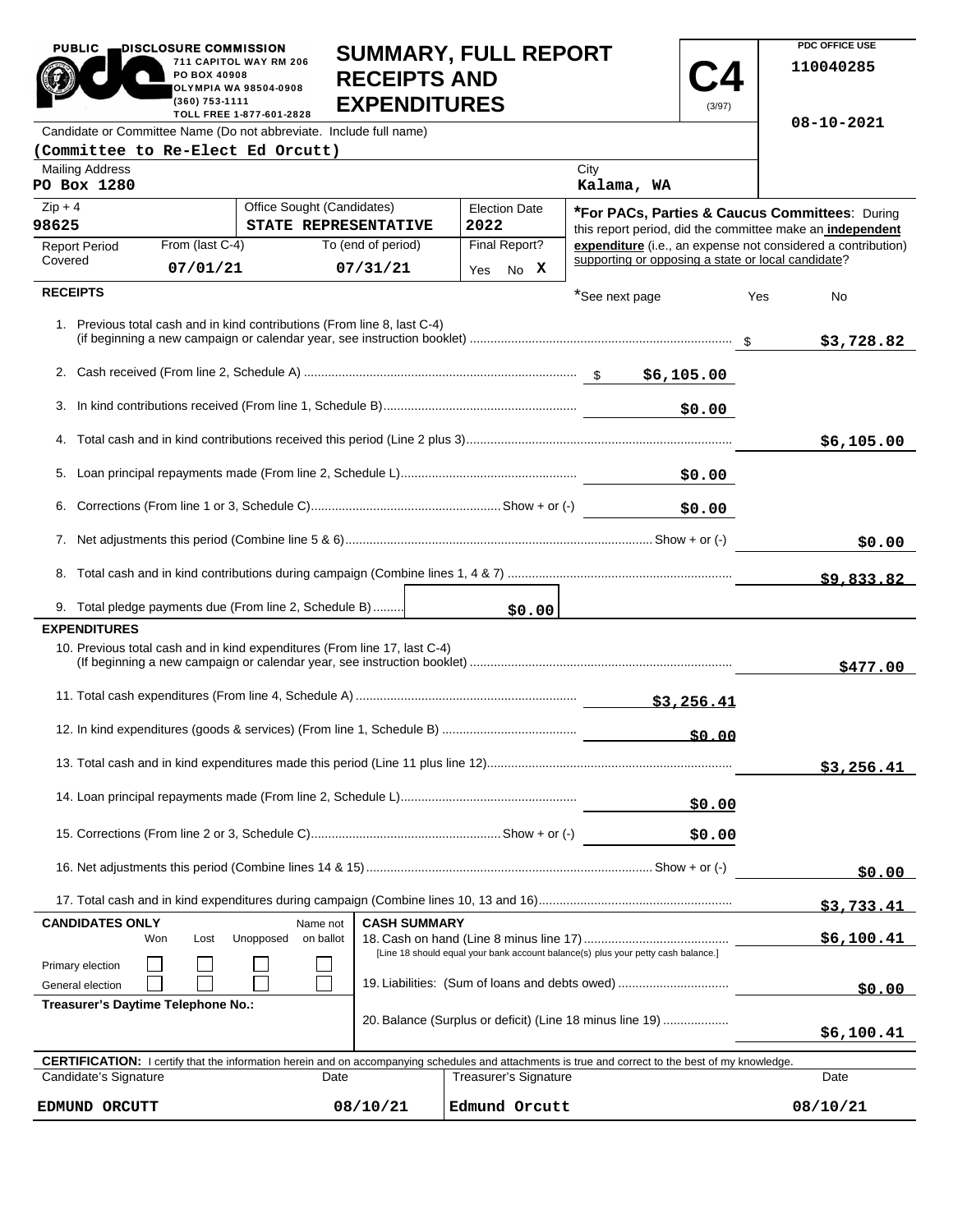## **CASH RECEIPTS AND EXPENDITURE**



Candidate or Committee Name (Do not abbreviate. Use full name.)

| (Committee to Re-Elect Ed Orcutt)                    |            |                                                                                                                             |          |                 | 07/01/21 | 07/31/21       |
|------------------------------------------------------|------------|-----------------------------------------------------------------------------------------------------------------------------|----------|-----------------|----------|----------------|
|                                                      |            | 1. CASH RECEIPTS (Contributions) which have been reported on C3. List each deposit made since last C4 report was submitted. |          |                 |          |                |
| Date of deposit                                      | Amount     | Date of deposit                                                                                                             | Amount   | Date of deposit | Amount   | Total deposits |
| 07/06/2021                                           | \$1,000.00 | 07/21/2021                                                                                                                  | \$685.00 |                 |          |                |
| 07/13/2021                                           | \$500.00   | 07/30/2021                                                                                                                  | \$495.00 |                 |          |                |
| 07/15/2021                                           | \$3,425.00 |                                                                                                                             |          |                 |          |                |
| Enter also on line 2 of C4<br>2. TOTAL CASH RECEIPTS |            |                                                                                                                             |          |                 |          | \$6,105.00     |

**CODES FOR CLASSIFYING EXPENDITURES**: If one of the following codes is used to describe an expenditure, no other description is generally needed. The exceptions are:

- 1) If expenditures are in-kind or earmarked contributions to a candidate or committee or independent expenditures that benefit a candidate or committee, identify the candidate or committee in the Description block;
- 2) When reporting payments to vendors for travel expenses, identify the traveler and travel purpose in the Description block; and

3) If expenditures are made directly or indirectly to compensate a person or entity for soliciting signatures on a statewide initiative or referendum petition, use code "V" and provide the following information on an attached sheet: name and address of each person/entity compensated, amount paid each during the reporting period, and cumulative total paid all persons to date to gather signatures.

- CODE DEFINITIONS ON NEXT PAGE
- C Contributions (monetary, in-kind & transfers) I - Independent Expenditures
- L Literature, Brochures, Printing
- B Broadcast Advertising (Radio, TV)
- 
- N Newspaper and Periodical Advertising O - Other Advertising (yard signs, buttons, etc.)
- 
- V Voter Signature Gathering
- P Postage, Mailing Permits
- S Surveys and Polls
- F Fundraising Event Expenses
- T Travel, Accommodations, Meals
- M Management/Consulting Services

Report Date

**2**

- W Wages, Salaries, Benefits
- G General Operation and Overhead

## **3. EXPENDITURES**

- a) Expenditures of \$50 or less, including those from petty cash, need not be itemized. Add up these expenditures and show the total in the amount column on the first line below..
- b) Itemize each expenditure of more than \$50 by date paid, name and address of vendor, code/description, and amount.
- c) For each payment to a candidate, campaign worker, PR firm, advertising agency or credit card company, attach a list of detailed expenses or copies of receipts/invoices supporting the payment.

| Date Paid | Vendor or Recipient<br>(Name and Address)                 | Code    | Purpose of Expense<br>and/or Description |                | Amount     |
|-----------|-----------------------------------------------------------|---------|------------------------------------------|----------------|------------|
| N/A       | Expenses of \$50 or less                                  | N/A     | N/A                                      |                | \$93.30    |
| 07/01/21  | USPS<br>454 N. 1ST ST.<br><b>KALAMA, WA 98625</b>         | $G - -$ | PO Box rent                              |                | \$61.00    |
| 07/01/21  | USPS<br>454 N. 1ST ST.<br>KALAMA, WA 98625                | P       | Stamps                                   |                | \$110.00   |
| 07/02/21  | USPS<br>454 N. 1ST ST.<br>KALAMA, WA 98625                | P       | Stamps                                   |                | \$220.00   |
| 07/06/21  | HYATT SUNCADIA<br>3600 Suncadia Trl<br>Cle Elum, WA 98922 | т       | HROC meeting lodging                     |                | \$364.54   |
| 07/12/21  | US CELLULAR<br><b>DEPT 0203</b><br>PALANTINE, IL 60055    | G       | Cell charges                             |                | \$200.51   |
| 07/20/21  | USPS<br>454 N. 1ST ST.<br>KALAMA, WA 98625                | P       | Stamps                                   |                | \$220.00   |
|           |                                                           |         | Total from attached pages                | $\mathfrak{S}$ | \$1,987.06 |

4. TOTAL CASH EXPENDITURES **EXAMPLE 2008** 2012 12:04 TOTAL CASH Experiment 21 of C4 \$

**\$3,256.41**